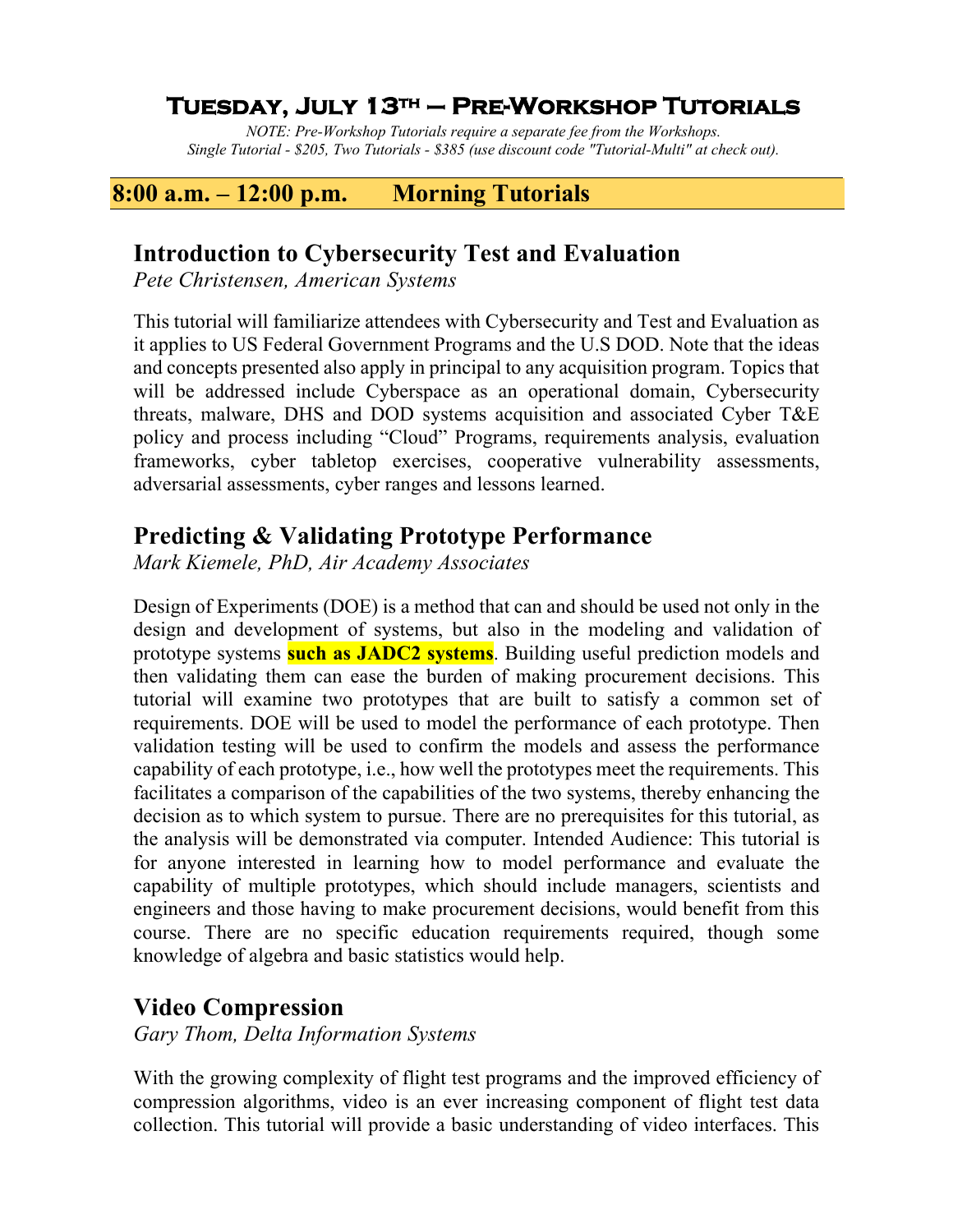will include a discussion of the signals, formats, resolutions and frame rates. Building on those basics the tutorial will then present a high level description of how video compression works and the trade-offs that can be made when selecting and implementing video compression components. An overview of various video compression algorithms will be provided, highlighting the differences between the algorithms. We will examine the effects of video compression on video quality and investigate some of the causes and resolutions of quality problems. Finally, there will be a brief overview of audio compression.

## **1:00 p.m. – 5:00 p.m. Afternoon Tutorials**

#### **JMETC/TENA Capabilities for JADC2 and Distributed Testing** *Gene Hudgins, JMETC/TENA*

The Test and Training Enabling Architecture (TENA) was developed as a DoD CTEIP project to enable interoperability among ranges, facilities, and simulations in a timely and cost-efficient manner, as well as to foster reuse of range assets and future software systems. TENA provides for real-time software system interoperability, as well as interfaces to existing range assets, C4ISR systems, and simulations. TENA, selected for use in JMETC events, is well-designed for its role in prototyping demonstrations and distributed testing.

Established in 2006 under the TRMC, JMETC provides readily-available connectivity to the Services' distributed test capabilities and simulations. JMETC also provides connectivity for testing resources in the Defense industry and incorporation of distributed testing and leveraging of JMETC-provided capabilities by programs and users has repeatedly proven to reduce risk, cost, and schedule. JMETC is a distributed LVC testing capability developed to support the acquisition community during program development, developmental testing, operational testing, and interoperability certification, and to demonstrate Net-Ready Key Performance Parameters (KPP) requirements in a customer-specific Joint Mission Environment.

JMETC is the T&E enterprise network solution for secret testing, and uses a hybrid network architecture – the JMETC Secret Network (JSN), based on the SDREN. The JMETC MILS Network (JMN) is the T&E enterprise network solution for all classifications and cyber testing. JMETC provides readily available connectivity to the Services' distributed test capabilities and simulations, as well as industry test resources. JMETC is also aligned with JNTC integration solutions to foster test, training, and experimental collaboration.

TRMC Enterprise Big Data Analytics (BDA) and Knowledge Management (BDKM) has the capacity to improve acquisition efficiency, keep up with the rapid pace of acquisition technological advancement, ensure that effective weapon systems are delivered to warfighters at the speed of relevance, and enable T&E analysts across the acquisition lifecycle to make better and faster decisions using data that was previously